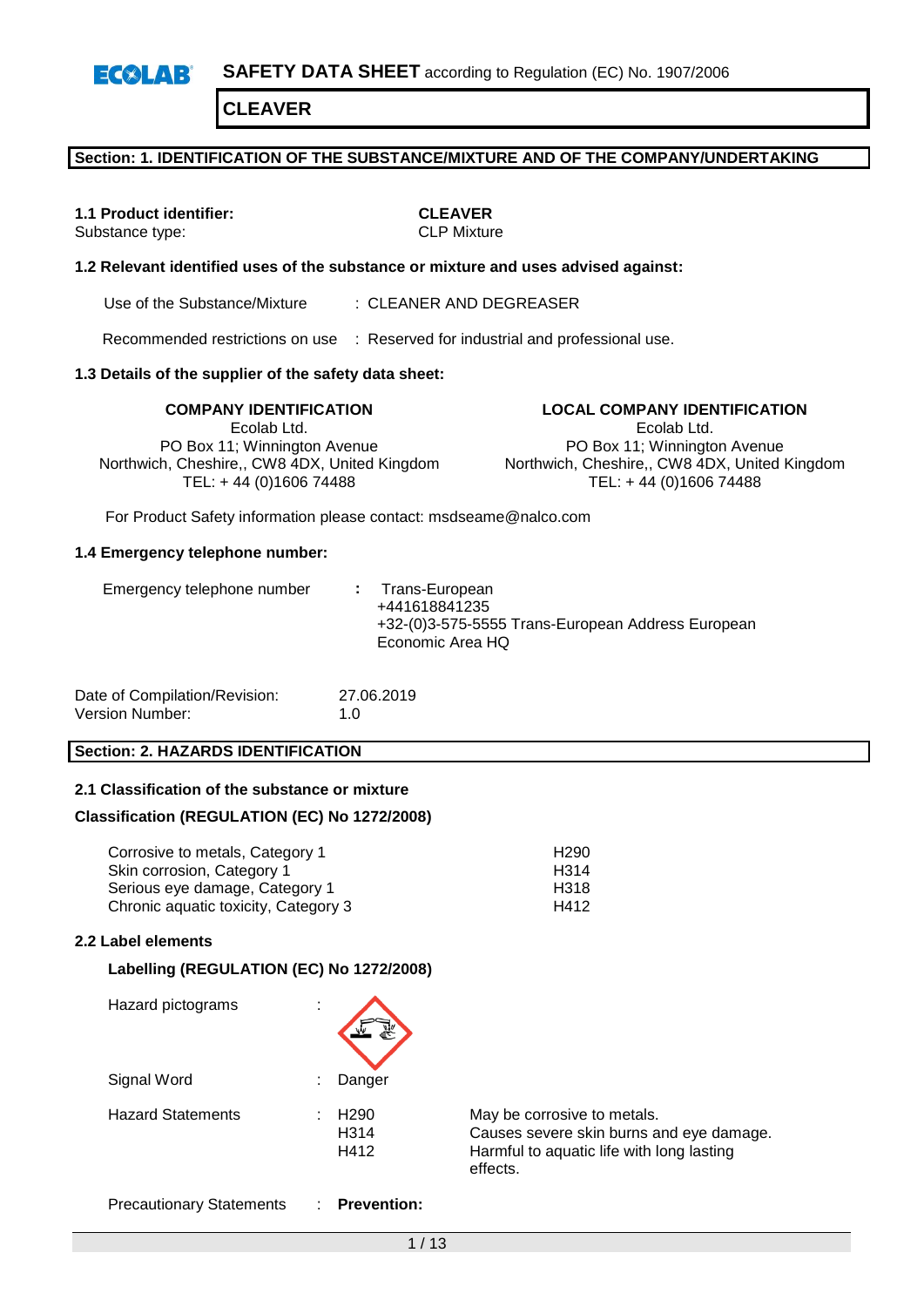| P273<br>P <sub>280</sub>                    | Avoid release to the environment.<br>Wear protective gloves/ eye protection/ face<br>protection. |  |  |
|---------------------------------------------|--------------------------------------------------------------------------------------------------|--|--|
| <b>Response:</b>                            |                                                                                                  |  |  |
|                                             | P303 + P361 + P353 IF ON SKIN (or hair): Take off                                                |  |  |
|                                             | immediately all contaminated clothing.                                                           |  |  |
|                                             | Rinse skin with water or shower.                                                                 |  |  |
|                                             | P305 + P351 + P338 IF IN EYES: Rinse cautiously with                                             |  |  |
| water for several minutes. Remove contact   |                                                                                                  |  |  |
| lenses, if present and easy to do. Continue |                                                                                                  |  |  |
|                                             | rinsing.                                                                                         |  |  |
| P310                                        | Immediately call a POISON                                                                        |  |  |
|                                             | CENTER/doctor.                                                                                   |  |  |

Hazardous components which must be listed on the label: Potassium Hydroxide

## **2.3 Other hazards**

None known.

## **Section: 3. COMPOSITION/INFORMATION ON INGREDIENTS**

### **3.2 Mixtures**

### **Hazardous components**

| <b>Chemical Name</b>                                  | CAS-No.<br>EC-No.<br>REACH No.             | Classification<br>(REGULATION (EC) No 1272/2008)                                                                                                                                                   | Concentration:<br>[%] |
|-------------------------------------------------------|--------------------------------------------|----------------------------------------------------------------------------------------------------------------------------------------------------------------------------------------------------|-----------------------|
| Potassium Hydroxide                                   | 1310-58-3<br>215-181-3<br>01-2119487136-33 | Acute toxicity Category 4; H302<br>Skin corrosion Category 1A; H314<br>Corrosive to metals Category 1; H290                                                                                        | $10 - 20$             |
| Tetrapotassium Pyrophosphate                          | 7320-34-5<br>230-785-7<br>01-2119489369-18 | Eye irritation Category 2; H319                                                                                                                                                                    | $1 - 2.5$             |
| Benzyl-(C12-C16 Alkyl)-<br>Dimethyl-Ammonium Chloride | 68424-85-1<br>270-325-2                    | Acute toxicity Category 4; H302<br>Skin corrosion Category 1B; H314<br>Serious eye damage Category 1; H318<br>Acute aquatic toxicity Category 1; H400<br>Chronic aquatic toxicity Category 1; H410 | $1 - 2.5$             |
| Amines, C12-14 alkyldimethyl,<br>N-oxides             | 308062-28-4<br>01-2119490061-47-<br>0000   | Acute toxicity Category 4; H302<br>Skin irritation Category 2; H315<br>Serious eye damage Category 1; H318<br>Acute aquatic toxicity Category 1; H400<br>Chronic aquatic toxicity Category 2; H411 | $1 - 2.5$             |

For the full text of the H-Statements mentioned in this Section, see Section 16.

## **Section: 4. FIRST AID MEASURES**

## **4.1 Description of first aid measures**

If inhaled : Remove to fresh air. Treat symptomatically. Get medical attention if symptoms occur.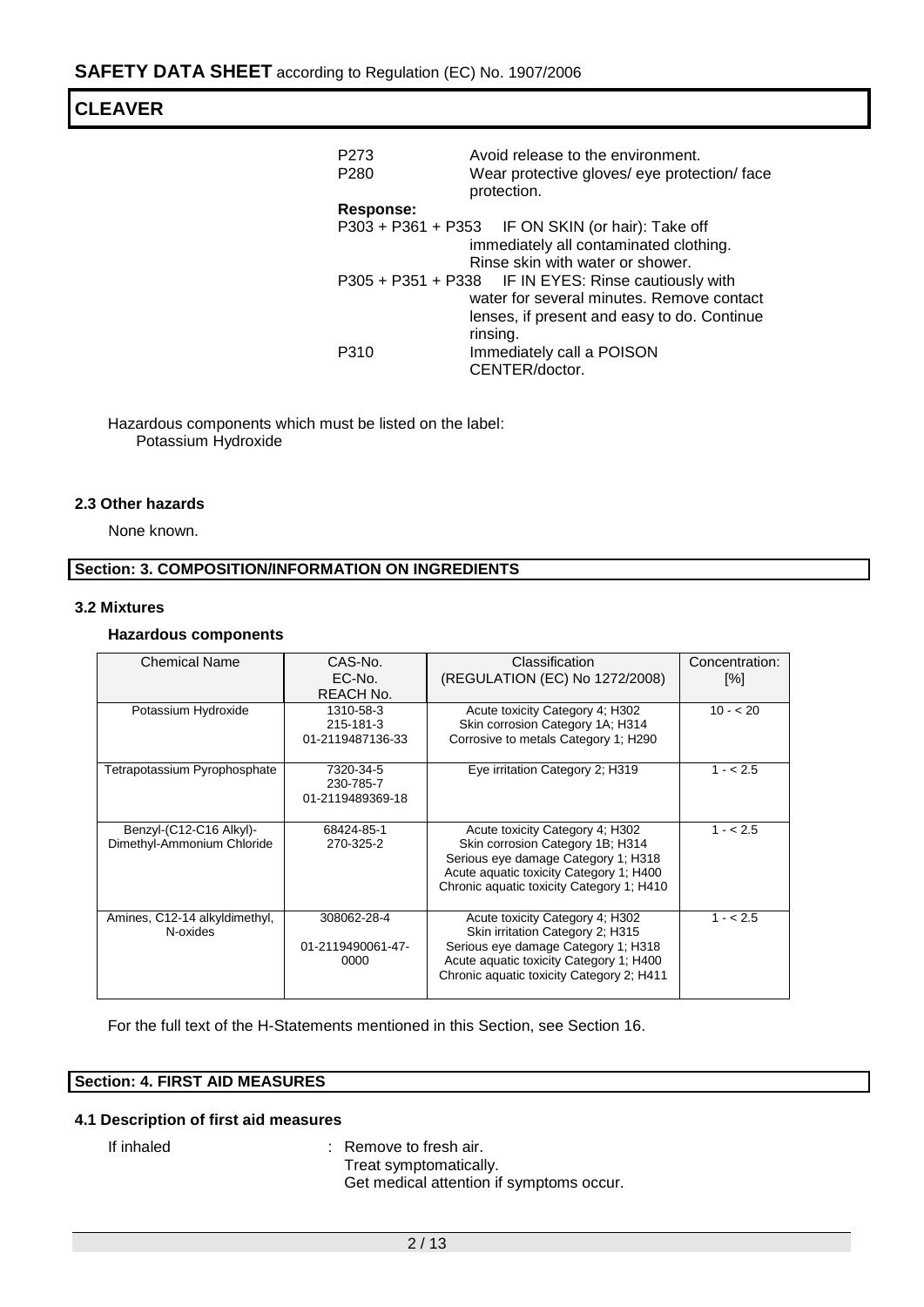| <b>CLEAVER</b>             |                                                                                                                                                                                                                       |  |  |
|----------------------------|-----------------------------------------------------------------------------------------------------------------------------------------------------------------------------------------------------------------------|--|--|
| In case of skin contact    | : Wash off immediately with plenty of water for at least 15<br>minutes.<br>Use a mild soap if available.<br>Wash clothing before reuse.<br>Thoroughly clean shoes before reuse.<br>Get medical attention immediately. |  |  |
| In case of eye contact     | : Rinse immediately with plenty of water, also under the eyelids,<br>for at least 15 minutes.<br>Remove contact lenses, if present and easy to do. Continue<br>rinsing.<br>Get medical attention immediately.         |  |  |
| If swallowed               | : Rinse mouth with water.<br>Do NOT induce vomiting.<br>Never give anything by mouth to an unconscious person.<br>If conscious, give 2 glasses of water.<br>Get medical attention immediately.                        |  |  |
| Protection of first-aiders | : In event of emergency assess the danger before taking action.<br>Do not put yourself at risk of injury. If in doubt, contact<br>emergency responders. Use personal protective equipment as<br>required.             |  |  |

### **4.2 Most important symptoms and effects, both acute and delayed**

**See Section 11 for more detailed information on health effects and symptoms.**

### **4.3 Indication of immediate medical attention and special treatment needed**

Treatment : Treat symptomatically.

| <b>Section: 5. FIREFIGHTING MEASURES</b> |                                                          |  |  |
|------------------------------------------|----------------------------------------------------------|--|--|
| 5.1 Extinguishing media                  |                                                          |  |  |
| Suitable extinguishing media             | Use extinguishing measures that are appropriate to local |  |  |

circumstances and the surrounding environment.

# **5.2 Special hazards arising from the substance or mixture**

| Specific hazards during<br>firefighting          | : Not flammable or combustible.                                                                                                                                                       |
|--------------------------------------------------|---------------------------------------------------------------------------------------------------------------------------------------------------------------------------------------|
| Hazardous combustion<br>products                 | Depending on combustion properties, decomposition products<br>may include following materials:<br>Carbon oxides<br>Oxides of phosphorus                                               |
| <b>5.3 Advice for firefighters</b>               |                                                                                                                                                                                       |
| Special protective equipment<br>for firefighters | : Use personal protective equipment.                                                                                                                                                  |
| Further information                              | : Fire residues and contaminated fire extinguishing water must<br>be disposed of in accordance with local regulations. In the<br>event of fire and/or explosion do not breathe fumes. |

## **Section: 6. ACCIDENTAL RELEASE MEASURES**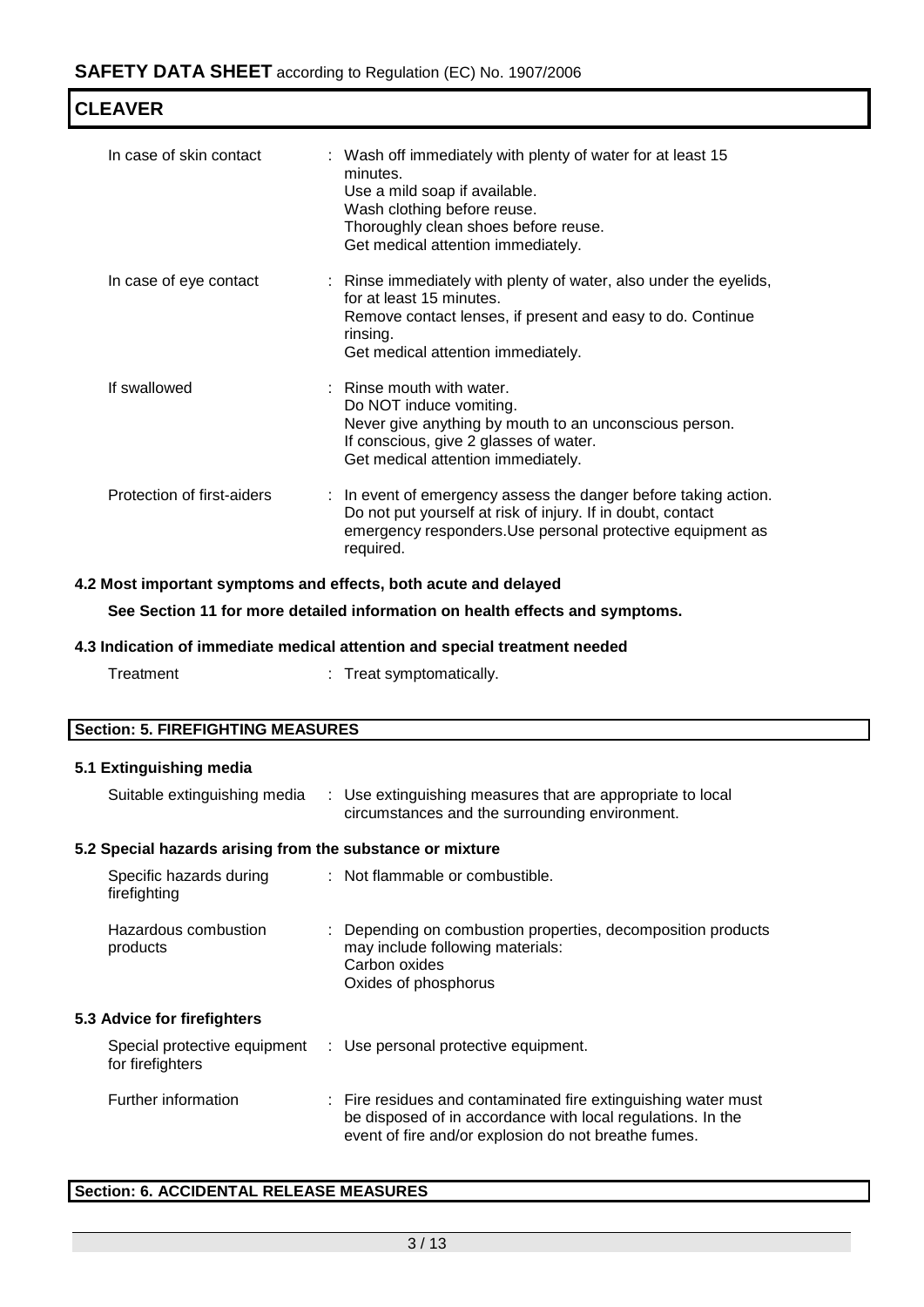## **6.1 Personal precautions, protective equipment and emergency procedures**

| Advice for non-emergency<br>personnel | : Ensure adequate ventilation.<br>Keep people away from and upwind of spill/leak.<br>Avoid inhalation, ingestion and contact with skin and eyes.<br>When workers are facing concentrations above the exposure<br>limit they must use appropriate certified respirators.<br>Ensure clean-up is conducted by trained personnel only.<br>Refer to protective measures listed in sections 7 and 8. |
|---------------------------------------|------------------------------------------------------------------------------------------------------------------------------------------------------------------------------------------------------------------------------------------------------------------------------------------------------------------------------------------------------------------------------------------------|
| Advice for emergency<br>responders    | : If specialised clothing is required to deal with the spillage, take<br>note of any information in Section 8 on suitable and unsuitable<br>materials.                                                                                                                                                                                                                                         |

### **6.2 Environmental precautions**

| <b>Environmental precautions</b> | Do not allow contact with soil, surface or ground water. |  |
|----------------------------------|----------------------------------------------------------|--|
|----------------------------------|----------------------------------------------------------|--|

### **6.3 Methods and materials for containment and cleaning up**

### **6.4 Reference to other sections**

See Section 1 for emergency contact information. For personal protection see section 8. See Section 13 for additional waste treatment information.

## **Section: 7. HANDLING AND STORAGE**

## **7.1 Precautions for safe handling**

| Advice on safe handling                                          | : Do not ingest. Do not breathe spray, vapour. Do not get in<br>eyes, on skin, or on clothing. Wash hands thoroughly after<br>handling. Use only with adequate ventilation.                                                                                                                                                          |
|------------------------------------------------------------------|--------------------------------------------------------------------------------------------------------------------------------------------------------------------------------------------------------------------------------------------------------------------------------------------------------------------------------------|
| Hygiene measures                                                 | : Handle in accordance with good industrial hygiene and safety<br>practice. Remove and wash contaminated clothing before re-<br>use. Wash face, hands and any exposed skin thoroughly after<br>handling. Provide suitable facilities for quick drenching or<br>flushing of the eyes and body in case of contact or splash<br>hazard. |
| 7.2 Conditions for safe storage, including any incompatibilities |                                                                                                                                                                                                                                                                                                                                      |
| Requirements for storage<br>areas and containers                 | : Do not store near acids. Keep out of reach of children. Keep<br>container tightly closed. Store in suitable labelled containers.                                                                                                                                                                                                   |
|                                                                  | Keep only in original packaging. Absorb spillage to prevent<br>material damage.                                                                                                                                                                                                                                                      |
| Suitable material                                                | Keep in properly labelled containers., Plastic material                                                                                                                                                                                                                                                                              |
|                                                                  |                                                                                                                                                                                                                                                                                                                                      |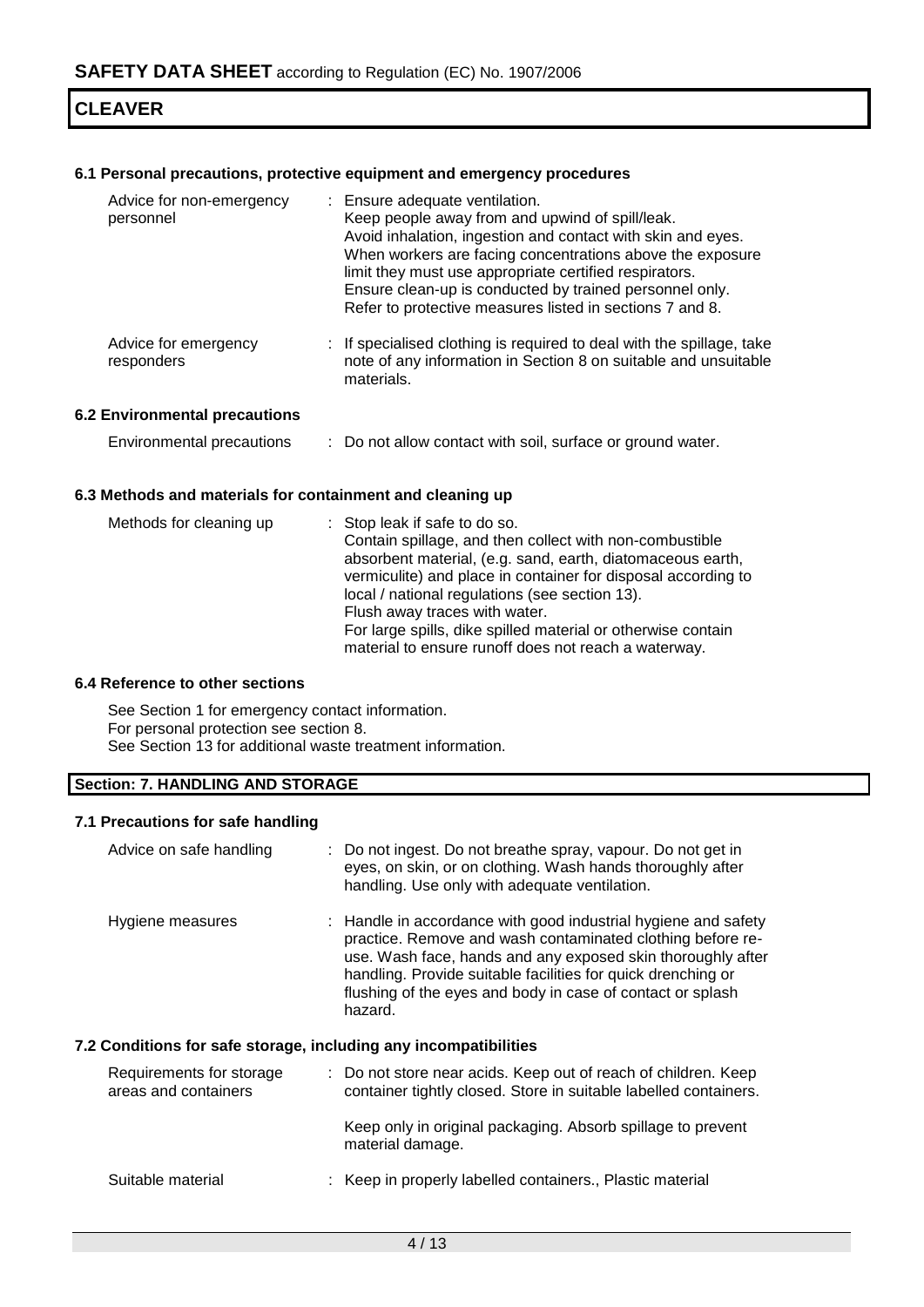| <b>CLEAVER</b>        |                              |  |  |  |
|-----------------------|------------------------------|--|--|--|
| Unsuitable material   | . .<br>Aluminium, Mild steel |  |  |  |
| 7.3 Specific end uses |                              |  |  |  |
| Specific use(s)       | : CLEANER AND DEGREASER      |  |  |  |

## **Section: 8. EXPOSURE CONTROLS/PERSONAL PROTECTION**

#### **8.1 Control parameters**

### **Occupational Exposure Limits**

| Components          | CAS-No.   | Value type (Form<br>of exposure) | Control parameters | <b>Basis</b> |
|---------------------|-----------|----------------------------------|--------------------|--------------|
| Potassium Hydroxide | 1310-58-3 | OELV - 15 min<br>(STEL)          | $2 \text{ mg/m}$   | OEL<br>IR    |

### DNEL

| Potassium Hydroxide          | End Use: Workers<br>Exposure routes: Inhalation<br>Value: 1 mg/m3                                                      |
|------------------------------|------------------------------------------------------------------------------------------------------------------------|
|                              | End Use: Consumers<br>Exposure routes: Inhalation<br>Value: 1 mg/m3                                                    |
| Tetrapotassium Pyrophosphate | End Use: Workers<br>Exposure routes: Inhalation<br>Potential health effects: long term - systemic<br>Value: 2.79 mg/m3 |

### PNEC

| Tetrapotassium Pyrophosphate |  | Fresh water          |  |  |
|------------------------------|--|----------------------|--|--|
|                              |  | Value: 0.05 mg/l     |  |  |
|                              |  |                      |  |  |
|                              |  | Marine water         |  |  |
|                              |  | Value: 0.005 mg/l    |  |  |
|                              |  |                      |  |  |
|                              |  | Intermittent release |  |  |
|                              |  | Value: 0.5 mg/l      |  |  |
|                              |  |                      |  |  |
|                              |  | <b>STP</b>           |  |  |
|                              |  | Value: 50 mg/l       |  |  |
|                              |  |                      |  |  |

## **8.2 Exposure controls**

### **Appropriate engineering controls**

Effective exhaust ventilation system. Maintain air concentrations below occupational exposure standards.

### **Individual protection measures**

| Hygiene measures |  | : Handle in accordance with good industrial hygiene and safety<br>practice. Remove and wash contaminated clothing before re-<br>use. Wash face, hands and any exposed skin thoroughly after<br>handling. Provide suitable facilities for quick drenching or<br>flushing of the eyes and body in case of contact or splash<br>hazard. |
|------------------|--|--------------------------------------------------------------------------------------------------------------------------------------------------------------------------------------------------------------------------------------------------------------------------------------------------------------------------------------|
|------------------|--|--------------------------------------------------------------------------------------------------------------------------------------------------------------------------------------------------------------------------------------------------------------------------------------------------------------------------------------|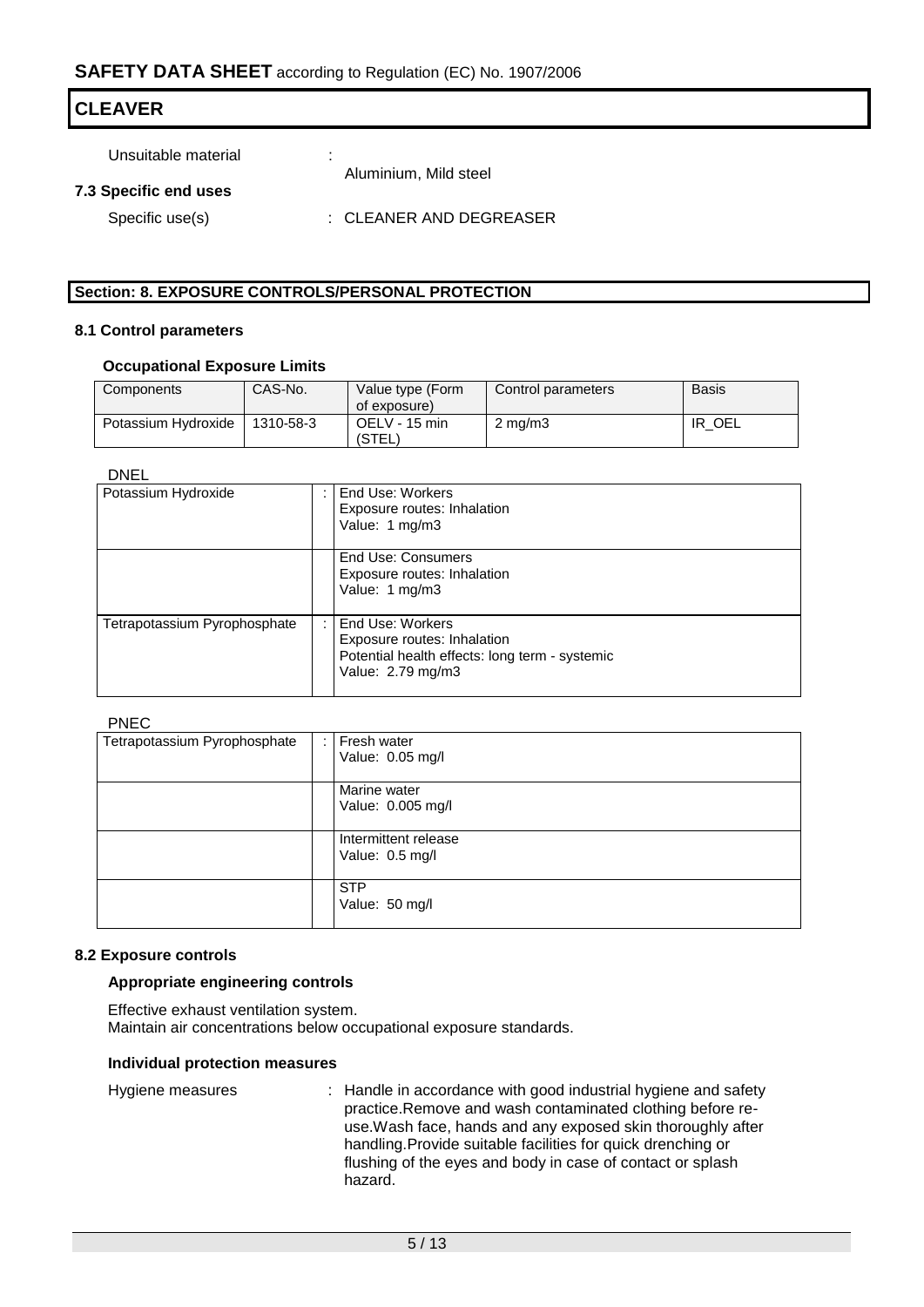| Eye/face protection (EN<br>166)           | : Safety goggles<br>Face-shield                                                                                                                                                                                                                                                                                                                                                                         |  |  |
|-------------------------------------------|---------------------------------------------------------------------------------------------------------------------------------------------------------------------------------------------------------------------------------------------------------------------------------------------------------------------------------------------------------------------------------------------------------|--|--|
| Hand protection (EN 374)                  | : Recommended preventive skin protection<br>Gloves<br>Nitrile rubber<br>butyl-rubber<br>Breakthrough time: $1 - 4$ hours<br>Minimum thickness for butyl-rubber 0.7 mm for nitrile rubber<br>0.4 mm or equivalent (please refer to the gloves<br>manufacturer/distributor for advise).<br>Gloves should be discarded and replaced if there is any<br>indication of degradation or chemical breakthrough. |  |  |
| Skin and body protection<br>(EN 14605)    | : Personal protective equipment comprising: suitable protective<br>gloves, safety goggles and protective clothing including<br>appropriate safety shoes                                                                                                                                                                                                                                                 |  |  |
| Respiratory protection (EN<br>143, 14387) | : When respiratory risks cannot be avoided or sufficiently<br>limited by technical means of collective protection or by<br>measures, methods or procedures of work organization,<br>consider the use of certified respiratory protection equipment<br>meeting EU requirements (89/656/EEC, (EU) 2016/425), or<br>equivalent, with filter type:P                                                         |  |  |
| <b>Environmental exposure controls</b>    |                                                                                                                                                                                                                                                                                                                                                                                                         |  |  |

| General advice | : Consider the provision of containment around storage |
|----------------|--------------------------------------------------------|
|                | vessels.                                               |

## **Section: 9. PHYSICAL AND CHEMICAL PROPERTIES**

# **9.1 Information on basic physical and chemical properties**

| Appearance                                 | liquid              |
|--------------------------------------------|---------------------|
| Colour                                     | clear, pale         |
| Odour                                      | no data available   |
| Flash point                                | : $>100\degree$ C   |
| рH                                         | $: 13 - 14, 100 %$  |
| Odour Threshold                            | : no data available |
| Melting point/freezing point               | no data available   |
| Initial boiling point and boiling<br>range | : no data available |
| Evaporation rate                           | no data available   |
| Flammability (solid, gas)                  | no data available   |
| Upper explosion limit                      | no data available   |
| Lower explosion limit                      | no data available   |
| Vapour pressure                            | no data available   |
| Relative vapour density                    | no data available   |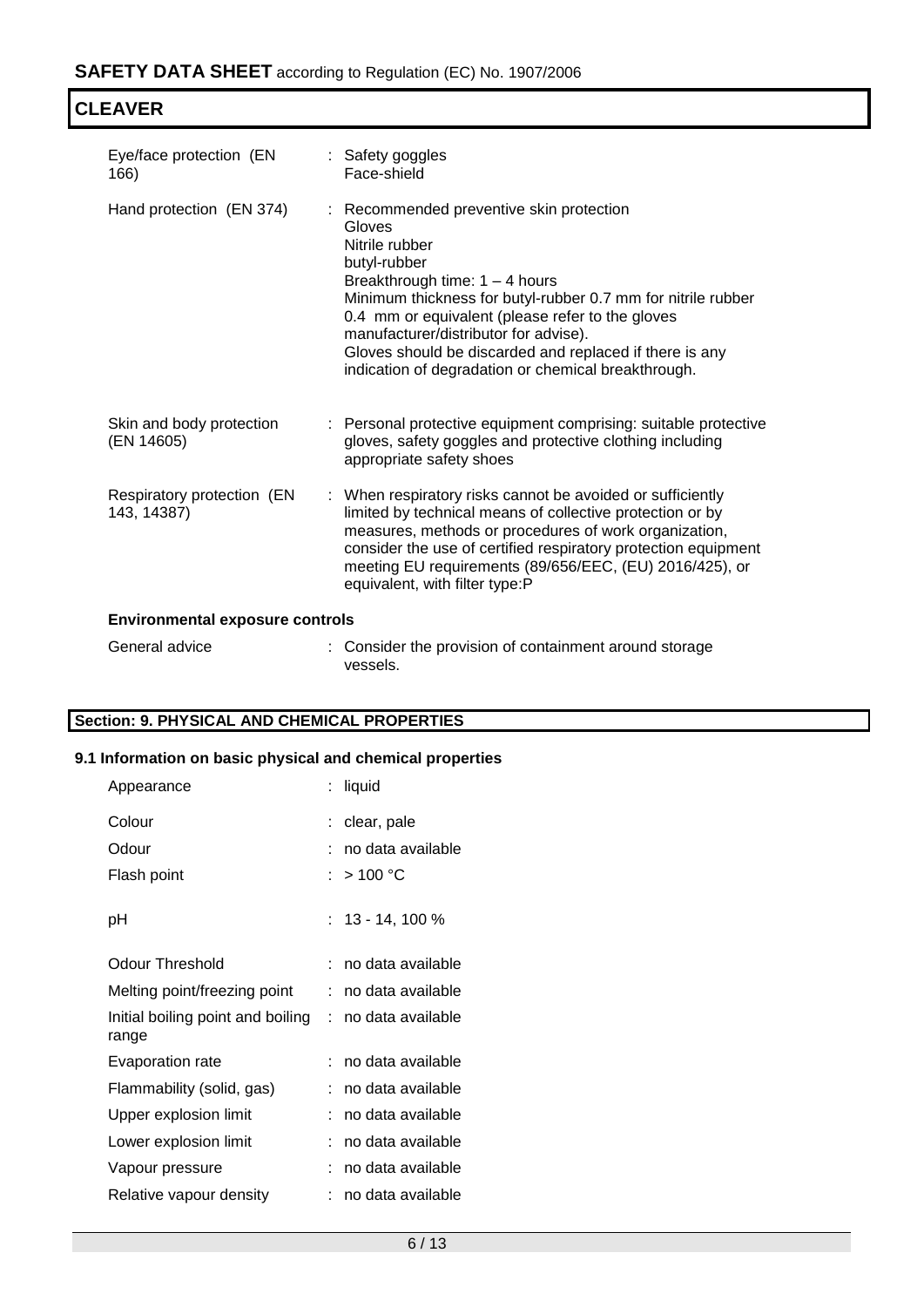| Relative density                           | $: 1.13 - 1.16$                               |
|--------------------------------------------|-----------------------------------------------|
| Solubility(ies)                            |                                               |
| Water solubility                           | : soluble in cold water, soluble in hot water |
| Solubility in other solvents               | : no data available                           |
| Partition coefficient: n-<br>octanol/water | : no data available                           |
| Auto-ignition temperature                  | : no data available                           |
| Thermal decomposition                      | : no data available                           |
| Viscosity, dynamic                         | no data available                             |
| Viscosity, kinematic                       | no data available                             |
| Explosive properties                       | no data available                             |
| Oxidizing properties                       | no data available                             |
|                                            |                                               |

## **9.2 Other information**

no data available

## **Section: 10. STABILITY AND REACTIVITY**

## **10.1 Reactivity**

No dangerous reaction known under conditions of normal use.

### **10.2 Chemical stability**

Stable under normal conditions.

## **10.3 Possibility of hazardous reactions**

Hazardous reactions : No dangerous reaction known under conditions of normal use.

## **10.4 Conditions to avoid**

| Conditions to avoid | None known. |
|---------------------|-------------|
|                     |             |

## **10.5 Incompatible materials**

Materials to avoid : Strong acids

Aluminium Mild steel

## **10.6 Hazardous decomposition products**

| Hazardous decomposition | : Depending on combustion properties, decomposition products |
|-------------------------|--------------------------------------------------------------|
| products                | may include following materials:                             |
|                         | Carbon oxides                                                |
|                         | Oxides of phosphorus                                         |

## **Section: 11. TOXICOLOGICAL INFORMATION**

## **11.1 Information on toxicological effects**

Information on likely routes of : Inhalation, Eye contact, Skin contact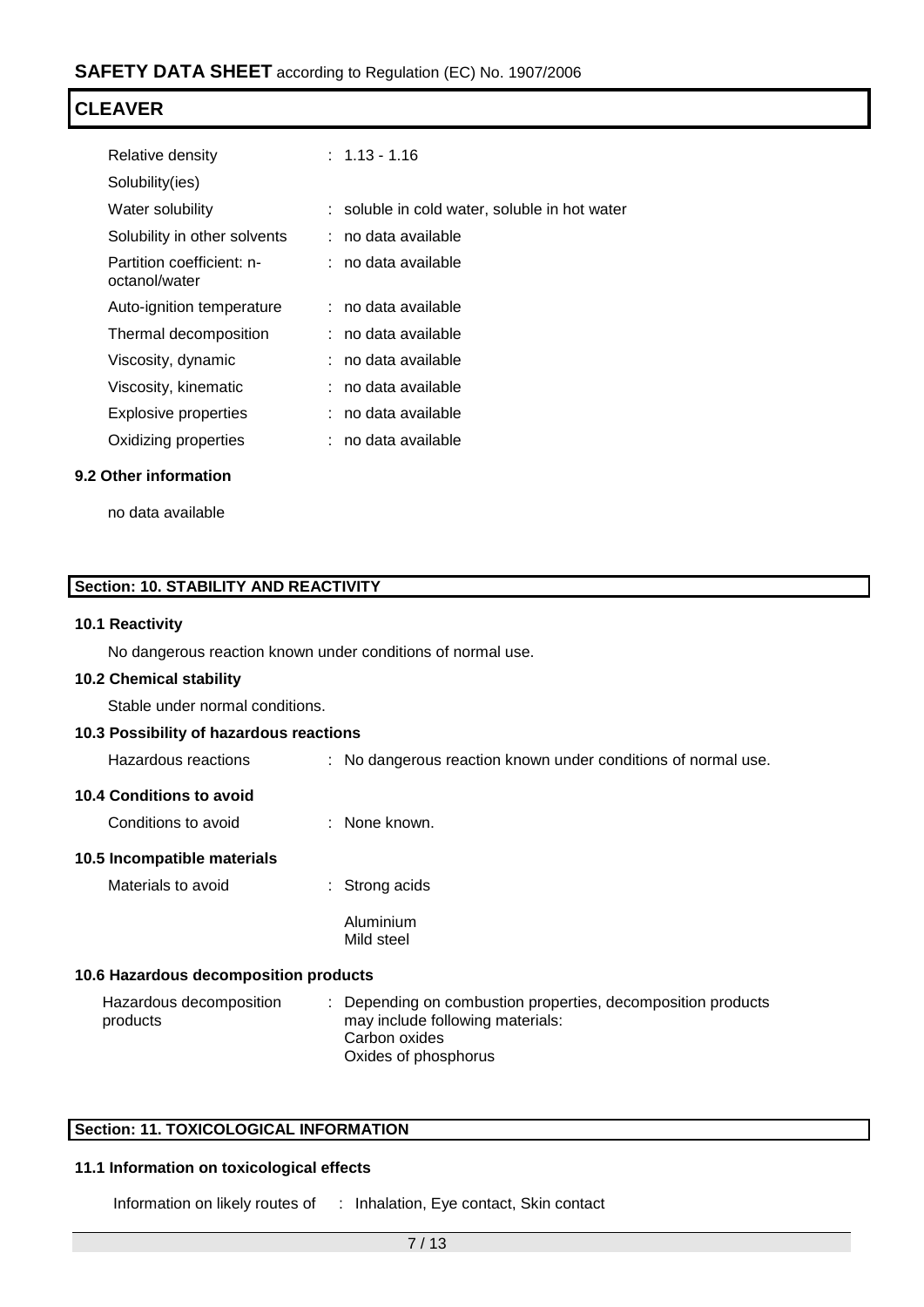exposure

# **Toxicity**

## **Product**

| Acute oral toxicity                  |    | Acute toxicity estimate : $> 2,000$ mg/kg                                       |
|--------------------------------------|----|---------------------------------------------------------------------------------|
| Acute inhalation toxicity            | ÷. | There is no data available for this product.                                    |
| Acute dermal toxicity                |    | : There is no data available for this product.                                  |
| Skin corrosion/irritation            |    | There is no data available for this product.                                    |
| Serious eye damage/eye<br>irritation | ÷. | There is no data available for this product.                                    |
| Respiratory or skin<br>sensitization |    | : There is no data available for this product.                                  |
| Carcinogenicity                      |    | There is no data available for this product.                                    |
| Reproductive effects                 |    | : There is no data available for this product.                                  |
| Germ cell mutagenicity               |    | : There is no data available for this product.                                  |
| Teratogenicity                       |    | There is no data available for this product.                                    |
| STOT - single exposure               |    | : There is no data available for this product.                                  |
| STOT - repeated exposure             |    | : There is no data available for this product.                                  |
| Aspiration toxicity                  |    | There is no data available for this product.                                    |
| <b>Components</b>                    |    |                                                                                 |
| Acute oral toxicity                  |    | : Potassium Hydroxide<br>LD50 rat: 333 mg/kg                                    |
|                                      |    | Tetrapotassium Pyrophosphate<br>LD50 rat: $> 2,000$ mg/kg                       |
|                                      |    | Benzyl-(C12-C16 Alkyl)-Dimethyl-Ammonium Chloride<br>LD50 rat: 344 mg/kg        |
|                                      |    | Amines, C12-14 alkyldimethyl, N-oxides<br>LD50 rat: 1,064 mg/kg                 |
| <b>Components</b>                    |    |                                                                                 |
| Acute dermal toxicity                |    | : Benzyl-(C12-C16 Alkyl)-Dimethyl-Ammonium Chloride<br>LD50 rabbit: 3,340 mg/kg |
| <b>Potential Health Effects</b>      |    |                                                                                 |
| Eyes                                 |    | Causes serious eye damage.                                                      |
| Skin                                 |    | Causes severe skin burns.                                                       |
| Ingestion                            |    | Causes digestive tract burns.                                                   |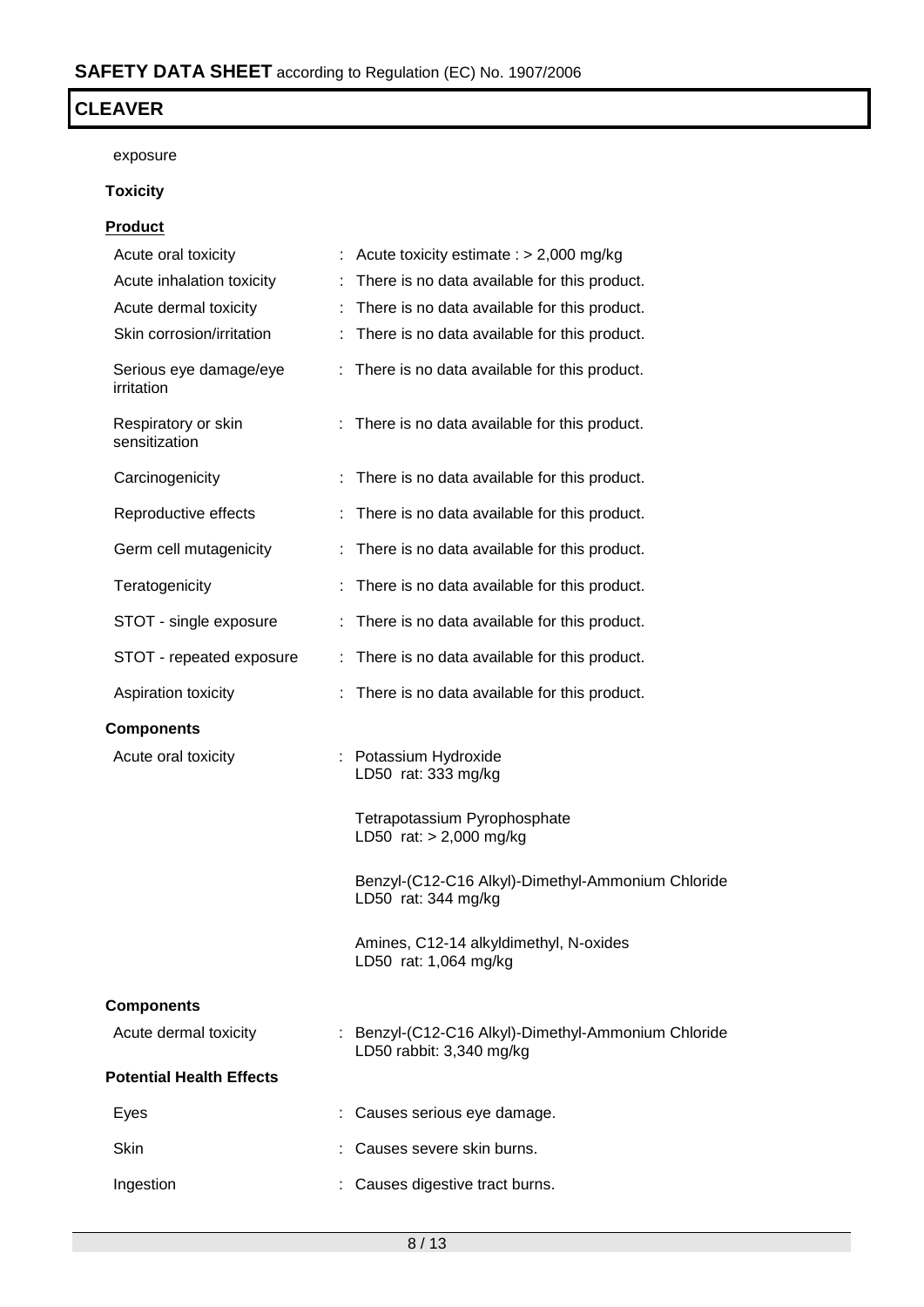| <b>CLEAVER</b>                        |                                                                  |  |
|---------------------------------------|------------------------------------------------------------------|--|
| Inhalation                            | : May cause nose, throat, and lung irritation.                   |  |
| <b>Chronic Exposure</b>               | : Health injuries are not known or expected under normal<br>use. |  |
| <b>Experience with human exposure</b> |                                                                  |  |
| Eye contact                           | : Redness, Pain, Corrosion                                       |  |
| Skin contact                          | : Redness, Pain, Corrosion                                       |  |
| Ingestion                             | : Corrosion, Abdominal pain                                      |  |
| Inhalation                            | : Respiratory irritation, Cough                                  |  |
| <b>Further information</b>            | $:$ no data available                                            |  |

# **Section: 12. ECOLOGICAL INFORMATION**

# **12.1 Ecotoxicity**

| <b>Environmental Effects</b>                           | : Harmful to aquatic life with long lasting effects.                                                  |
|--------------------------------------------------------|-------------------------------------------------------------------------------------------------------|
| Toxicity to fish                                       | : no data available                                                                                   |
| Toxicity to daphnia and other<br>aquatic invertebrates | : no data available                                                                                   |
| Toxicity to algae                                      | : no data available                                                                                   |
| <b>Components</b>                                      |                                                                                                       |
| Toxicity to fish                                       | : Amines, C12-14 alkyldimethyl, N-oxides<br>LC50: 2.67 mg/l                                           |
| <b>Components</b>                                      |                                                                                                       |
| Toxicity to daphnia and other<br>aquatic invertebrates | : Tetrapotassium Pyrophosphate<br>48 h EC50 Daphnia: > 100 mg/l                                       |
|                                                        | Benzyl-(C12-C16 Alkyl)-Dimethyl-Ammonium Chloride<br>48 h EC50 Daphnia magna (Water flea): 0.016 mg/l |
|                                                        | Amines, C12-14 alkyldimethyl, N-oxides<br>EC50 Daphnia magna (Water flea): 3.1 mg/l                   |
| <b>Components</b>                                      |                                                                                                       |
| Toxicity to algae                                      | : Amines, C12-14 alkyldimethyl, N-oxides<br>LC50: 0.143 mg/l<br>NOEC: 0.067 mg/l                      |

# **12.2 Persistence and degradability**

## **Product**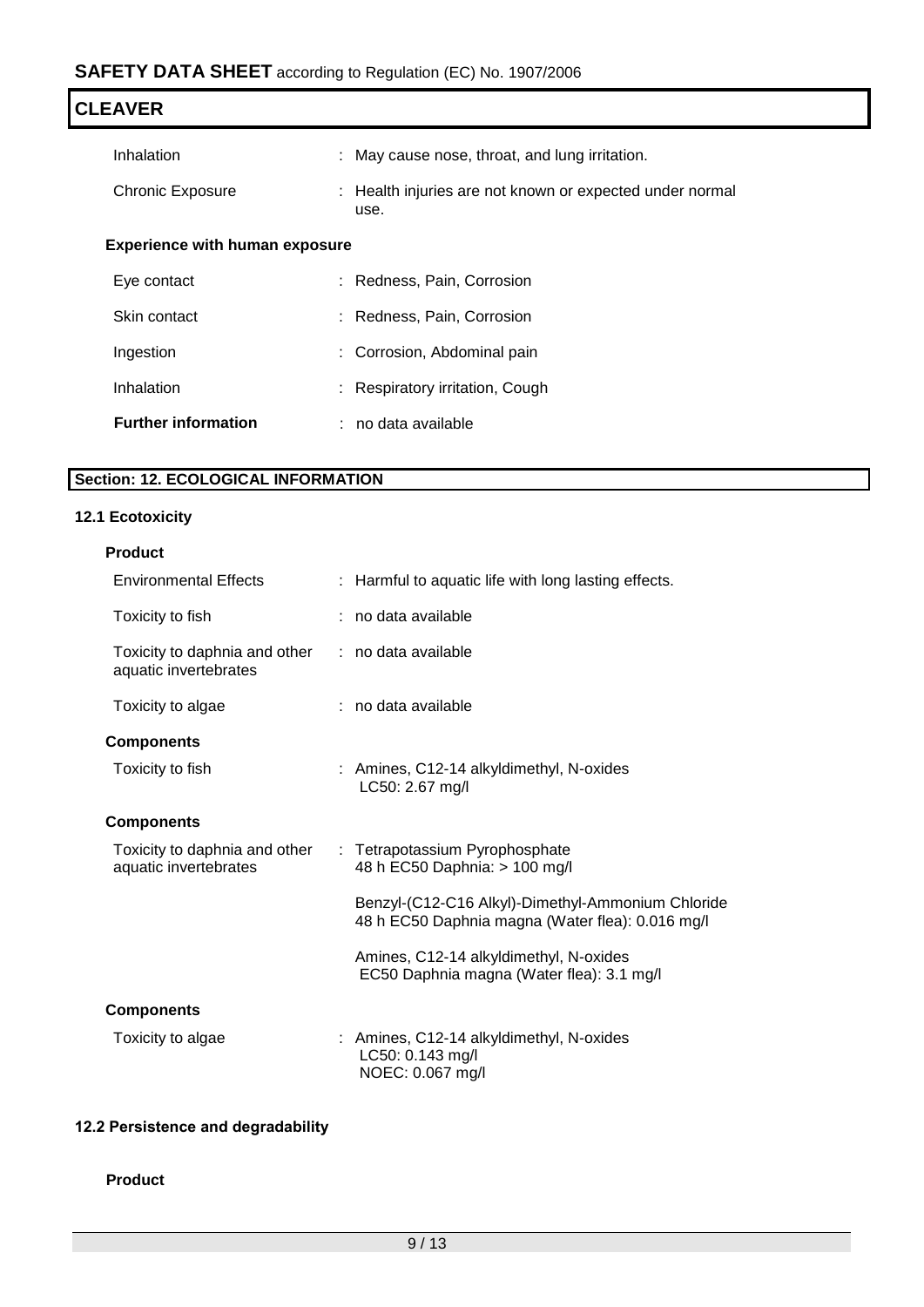no data available

| <b>Components</b> |                                                                            |
|-------------------|----------------------------------------------------------------------------|
| Biodegradability  | : Potassium Hydroxide<br>Result: Not applicable - inorganic                |
|                   | Tetrapotassium Pyrophosphate<br>Result: Not applicable - inorganic         |
|                   | Benzyl-(C12-C16 Alkyl)-Dimethyl-Ammonium Chloride<br>Result: Biodegradable |
|                   | Amines, C12-14 alkyldimethyl, N-oxides<br>Result: Readily biodegradable.   |
|                   |                                                                            |

## **12.3 Bioaccumulative potential**

no data available

## **12.4 Mobility in soil**

no data available

## **12.5 Results of PBT and vPvB assessment**

## **Product**

Assessment : This substance/mixture contains no components considered to be either persistent, bioaccumulative and toxic (PBT), or very persistent and very bioaccumulative (vPvB) at levels of 0.1% or higher.

## **12.6 Other adverse effects**

no data available

## **Section: 13. DISPOSAL CONSIDERATIONS**

Dispose of in accordance with the European Directives on waste and hazardous waste.Waste codes should be assigned by the user, preferably in discussion with the waste disposal authorities.

## **13.1 Waste treatment methods**

| Product                              | : The product should not be allowed to enter drains, water<br>courses or the soil.<br>Where possible recycling is preferred to disposal or<br>incineration.<br>If recycling is not practicable, dispose of in compliance with<br>local regulations.<br>Dispose of wastes in an approved waste disposal facility. |  |
|--------------------------------------|------------------------------------------------------------------------------------------------------------------------------------------------------------------------------------------------------------------------------------------------------------------------------------------------------------------|--|
| Contaminated packaging               | : Dispose of as unused product.<br>Empty containers should be taken to an approved waste<br>handling site for recycling or disposal.<br>Do not re-use empty containers.                                                                                                                                          |  |
| Guidance for Waste Code<br>selection | : Inorganic wastes containing dangerous substances. If this<br>product is used in any further processes, the final user must                                                                                                                                                                                     |  |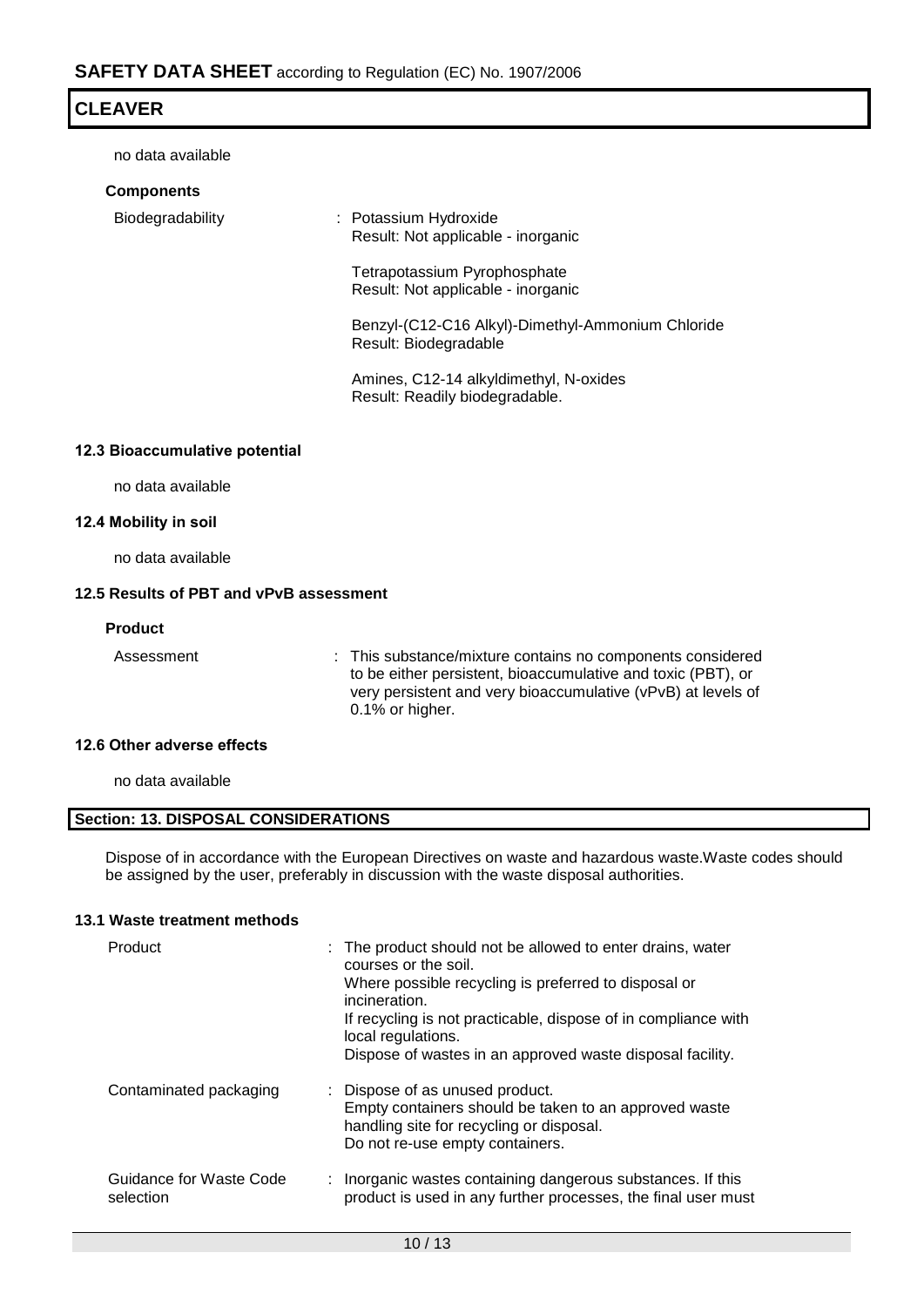redefine and assign the most appropriate European Waste Catalogue Code. It is the responsibility of the waste generator to determine the toxicity and physical properties of the material generated to determine the proper waste identification and disposal methods in compliance with applicable European (EU Directive 2008/98/EC) and local regulations.

## **Section: 14. TRANSPORT INFORMATION**

The shipper/consignor/sender is responsible to ensure that the packaging, labeling, and markings are in compliance with the selected mode of transport.

| Land transport (ADR/ADN/RID)<br>14.1 UN number:<br>14.2 UN proper shipping name:<br>14.3 Transport hazard class(es):<br>14.4 Packing group:<br><b>14.5 Environmental hazards:</b><br>14.6 Special precautions for user:                                                                              | UN 1814<br>POTASSIUM HYDROXIDE SOLUTION<br>8<br>Ш<br>No<br>Not applicable.                           |
|------------------------------------------------------------------------------------------------------------------------------------------------------------------------------------------------------------------------------------------------------------------------------------------------------|------------------------------------------------------------------------------------------------------|
| Air transport (IATA)<br>14.1 UN number:<br>14.2 UN proper shipping name:<br>14.3 Transport hazard class(es):<br>14.4 Packing group:<br>14.5 Environmental hazards:<br>14.6 Special precautions for user:                                                                                             | <b>UN 1814</b><br>POTASSIUM HYDROXIDE SOLUTION<br>8<br>Ш<br>No<br>Not applicable.                    |
| Sea transport (IMDG/IMO)<br>14.1 UN number:<br>14.2 UN proper shipping name:<br>14.3 Transport hazard class(es):<br>14.4 Packing group:<br>14.5 Environmental hazards:<br>14.6 Special precautions for user:<br>14.7 Transport in bulk according to<br>Annex II of MARPOL 73/78 and the IBC<br>Code: | <b>UN 1814</b><br>POTASSIUM HYDROXIDE SOLUTION<br>8<br>Ш<br>No<br>Not applicable.<br>Not applicable. |

## **Section: 15. REGULATORY INFORMATION**

**15.1 Safety, health and environmental regulations/legislation specific for the substance or mixture:**

### **INTERNATIONAL CHEMICAL CONTROL LAWS**

NATIONAL REGULATIONS GERMANY Water contaminating class [168] WGK 2 (Germany) Classification according to AwSV, Annex 1

### **15.2 Chemical Safety Assessment:**

No Chemical Safety Assessment has been carried out on the product.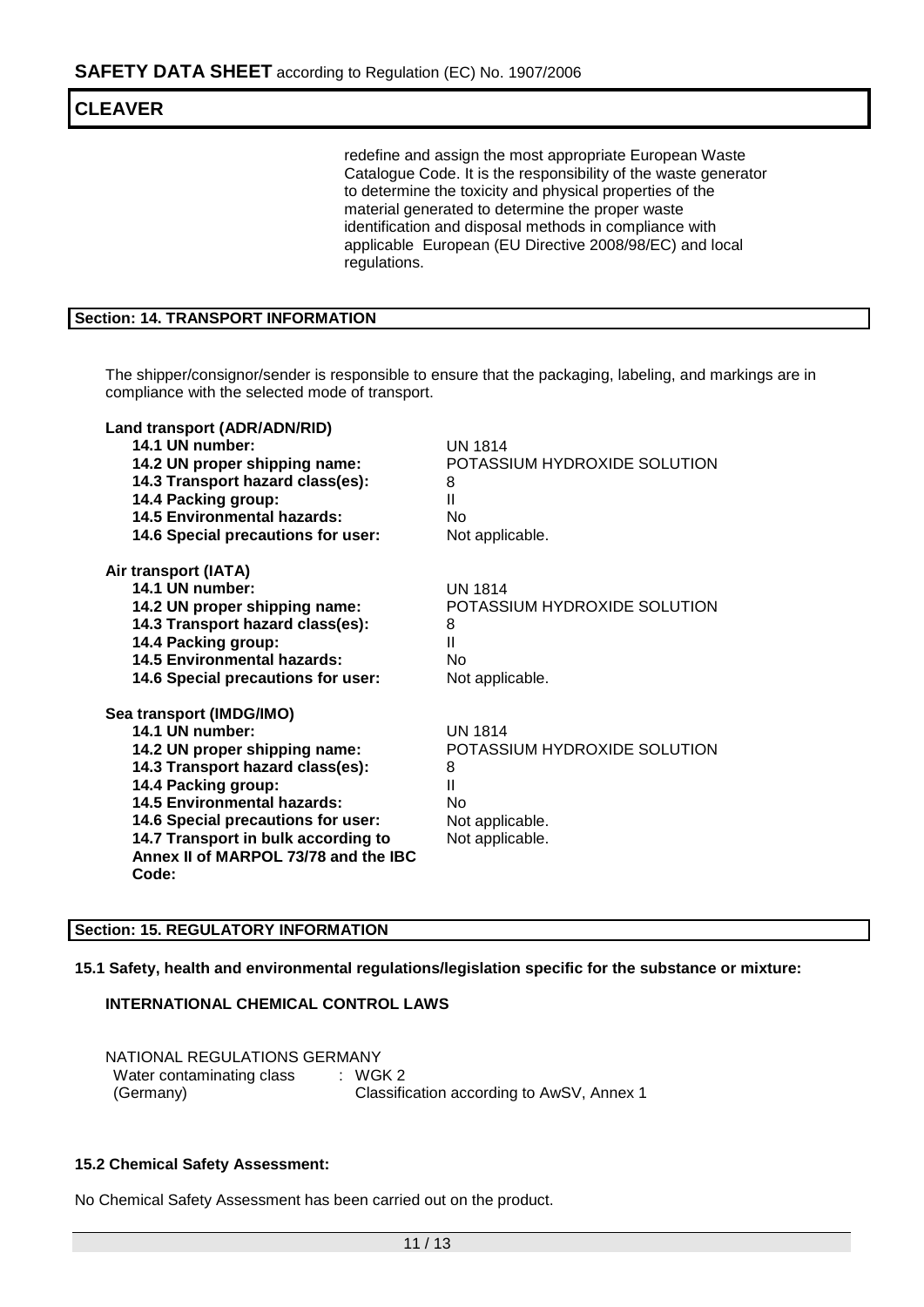### **Section: 16. OTHER INFORMATION**

### **Procedure used to derive the classification according to REGULATION (EC) No 1272/2008**

| <b>Classification</b>            | <b>Justification</b>                |
|----------------------------------|-------------------------------------|
| Corrosive to metals 1, H290      | Calculation method                  |
| Skin corrosion 1, H314           | Based on product data or assessment |
| Serious eye damage 1, H318       | Based on product data or assessment |
| Chronic aquatic toxicity 3, H412 | Calculation method                  |

**Full text of H-Statements**

| H <sub>290</sub>  | May be corrosive to metals.                           |
|-------------------|-------------------------------------------------------|
| H302              | Harmful if swallowed.                                 |
| H <sub>3</sub> 14 | Causes severe skin burns and eye damage.              |
| H315              | Causes skin irritation.                               |
| H318              | Causes serious eye damage.                            |
| H319              | Causes serious eye irritation.                        |
| H400              | Very toxic to aquatic life.                           |
| H410              | Very toxic to aquatic life with long lasting effects. |
| H411              | Toxic to aquatic life with long lasting effects.      |
|                   |                                                       |

#### **Full text of other abbreviations**

ADN – European Agreement concerning the International Carriage of Dangerous Goods by Inland Waterways; ADR – European Agreement concerning the International Carriage of Dangerous Goods by Road; AICS – Australian Inventory of Chemical Substances; ASTM – American Society for the Testing of Materials; bw – Body weight; CLP – Classification Labelling Packaging Regulation; Regulation (EC) No 1272/2008; CMR – Carcinogen, Mutagen or Reproductive Toxicant; DIN – Standard of the German Institute for Standardisation; DSL – Domestic Substances List (Canada); ECHA – European Chemicals Agency; EC-Number – European Community number; ECx – Concentration associated with x% response; ELx – Loading rate associated with x% response; EmS - Emergency Schedule; ENCS - Existing and New Chemical Substances (Japan); ErCx – Concentration associated with x% growth rate response; GHS – Globally Harmonized System; GLP – Good Laboratory Practice; IARC – International Agency for Research on Cancer; IATA – International Air Transport Association; IBC – International Code for the Construction and Equipment of Ships carrying Dangerous Chemicals in Bulk; IC50 – Half maximal inhibitory concentration; ICAO – International Civil Aviation Organization; IECSC – Inventory of Existing Chemical Substances in China; IMDG – International Maritime Dangerous Goods; IMO – International Maritime Organization; ISHL – Industrial Safety and Health Law (Japan); ISO – International Organisation for Standardization; KECI – Korea Existing Chemicals Inventory; LC50 – Lethal Concentration to 50 % of a test population; LD50 – Lethal Dose to 50% of a test population (Median Lethal Dose); MARPOL – International Convention for the Prevention of Pollution from Ships; n.o.s. – Not Otherwise Specified; NO(A)EC – No Observed (Adverse) Effect Concentration; NO(A)EL – No Observed (Adverse) Effect Level; NOELR – No Observable Effect Loading Rate; NZIoC – New Zealand Inventory of Chemicals; OECD – Organization for Economic Co-operation and Development; OPPTS – Office of Chemical Safety and Pollution Prevention; PBT – Persistent, Bioaccumulative and Toxic substance; PICCS – Philippines Inventory of Chemicals and Chemical Substances; (Q)SAR – (Quantitative) Structure Activity Relationship; REACH – Regulation (EC) No 1907/2006 of the European Parliament and of the Council concerning the Registration, Evaluation, Authorisation and Restriction of Chemicals; RID – Regulations concerning the International Carriage of Dangerous Goods by Rail; SADT – Self-Accelerating Decomposition Temperature; SDS – Safety Data Sheet; TCSI – Taiwan Chemical Substance Inventory; TRGS – Technical Rule for Hazardous Substances; TSCA – Toxic Substances Control Act (United States); UN – United Nations; vPvB – Very Persistent and Very Bioaccumulative

Sources of key data used to compile the Safety Data Sheet

: IARC Monographs on the Evaluation of the Carcinogenic Risk of Chemicals to Man, Geneva: World Health Organization, International Agency for Research on Cancer.